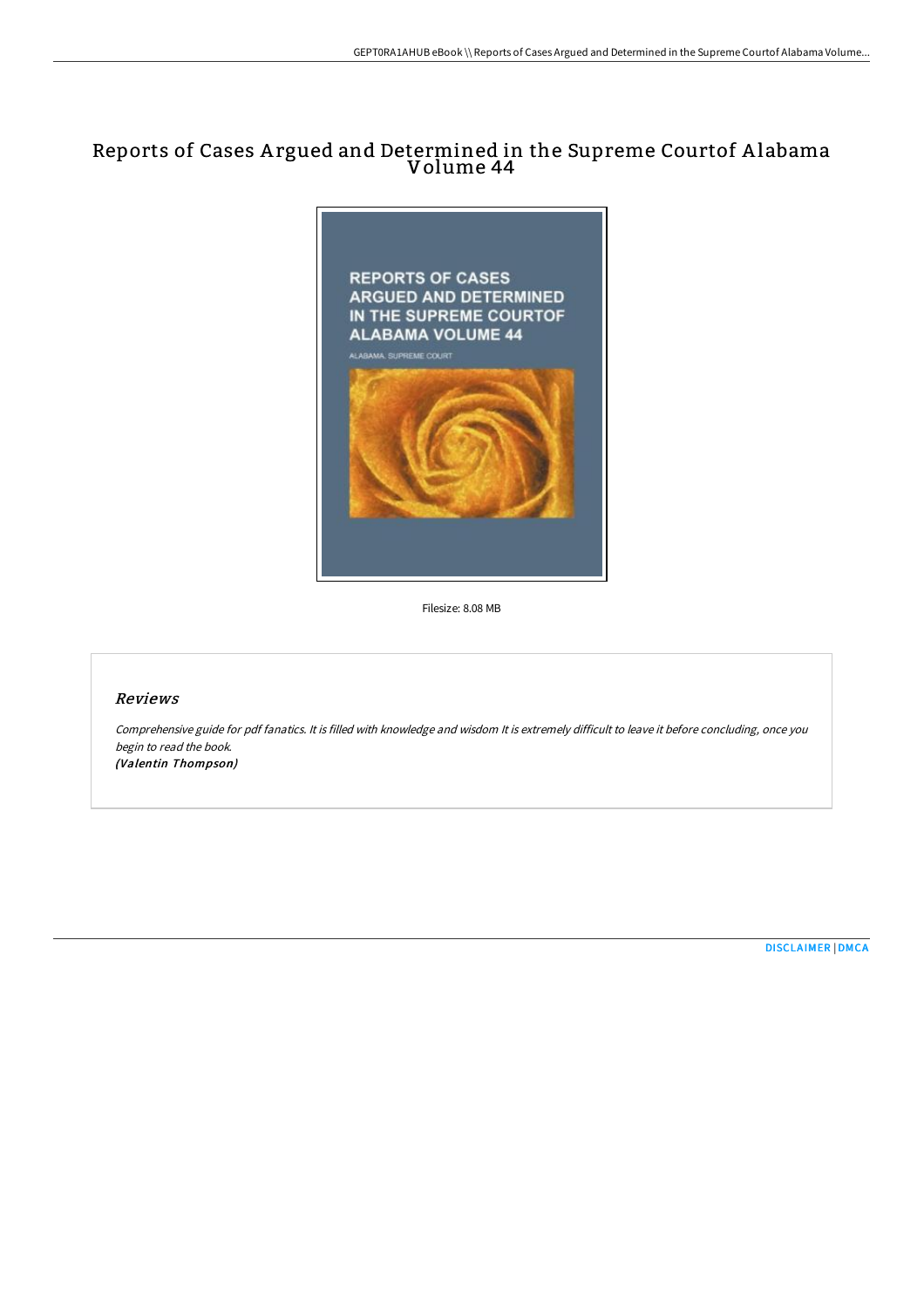## REPORTS OF CASES ARGUED AND DETERMINED IN THE SUPREME COURTOF ALABAMA VOLUME 44



Not Avail, United States, 2012. Paperback. Book Condition: New. 246 x 189 mm. Language: English . Brand New Book \*\*\*\*\* Print on Demand \*\*\*\*\*.This historic book may have numerous typos and missing text. Purchasers can download a free scanned copy of the original book (without typos) from the publisher. Not indexed. Not illustrated. 1904 Excerpt: .with eighteen members, after the passage of that law; and the defendants being tried at a subsequent term, and convicted, they moved in arrest of judgment, on the ground that the grand jury was illegally organized--that it should have been composed of only fifteen instead of eighteen jurors. The court overruled the motion in arrest. and rendered judgment on the verdict against them; and they reserved the question, by bill of exceptions, for the consideration of this court. Ellis Aiken, and Smith Smith, for appellants. H. C. Tompkins, Attorney-General, for the State. SOMERVILLE. J .--The question raised in this case is settled adversely to the appel lants in the case of Mai-ler v. The State, at the present term.--68 Ala. 580. It was there held, that where a grand jury was drawn iinder the general law, and prior to the passage of the act of February 13, 1879 (Acts 187879, p. 20-1), regulating the drawing of grand 19 juries in certain counties therein specified, it would be legal to organize it as drawn, although the organization should take place subsequent to the date of the special act. In other words, the act in question wa not intended to be retroactive, so as to aifect the validity of any drawing which had taken place under the general law. Aflirmed. i 70 Ala. 19. COLLINS V, THE STATE. INDICTMENT FOB BETTING AT CABDS AT PUBLIC PLACE. 1. Su/ficiency of indictment.--In an indictment for betting at a game...

 $_{\rm PDF}$ Read Reports of Cases Argued and [Determined](http://techno-pub.tech/reports-of-cases-argued-and-determined-in-the-su-26.html) in the Supreme Courtof Alabama Volume 44 Online  $_{\rm PDF}$ Download PDF Reports of Cases Argued and [Determined](http://techno-pub.tech/reports-of-cases-argued-and-determined-in-the-su-26.html) in the Supreme Courtof Alabama Volume 44